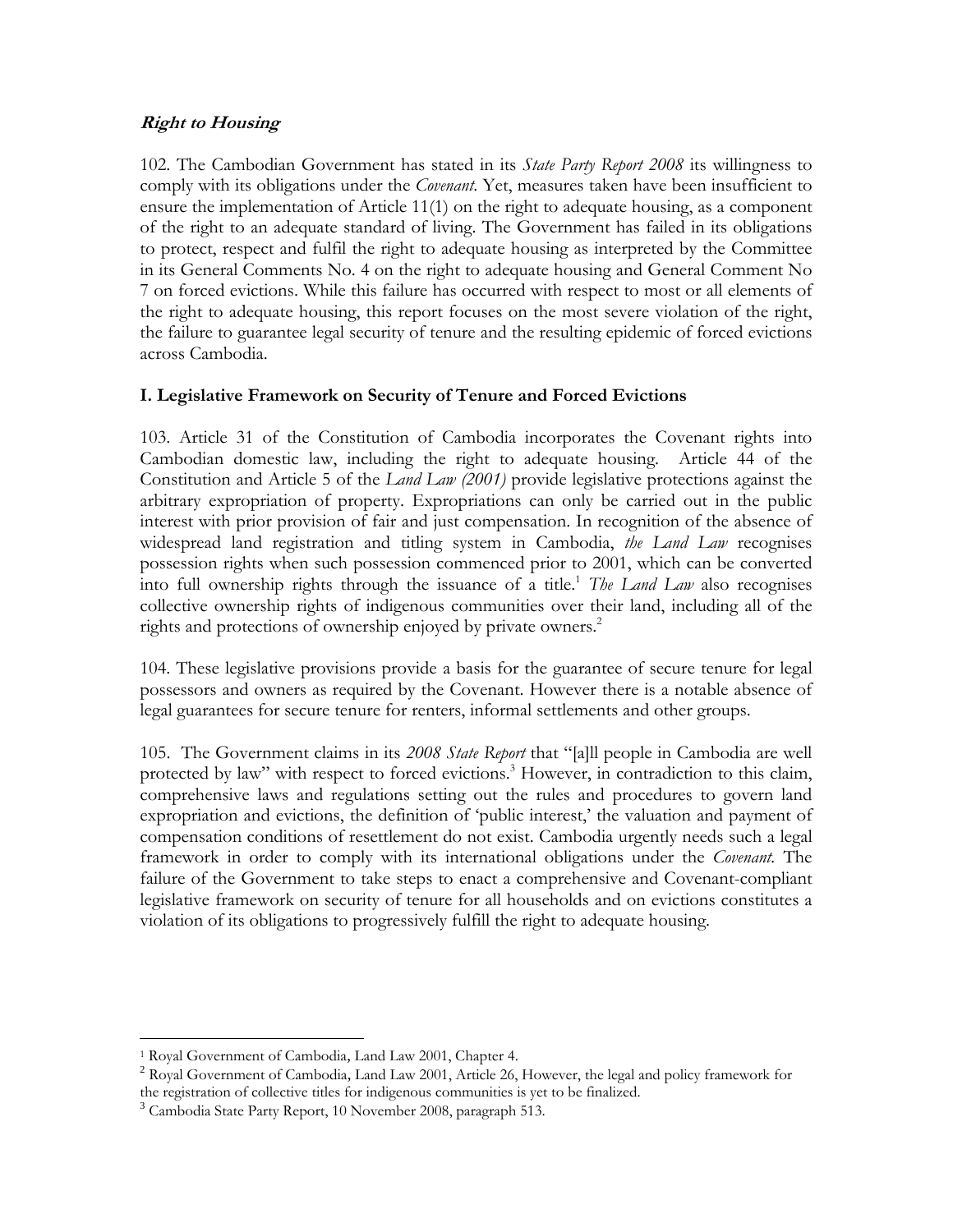#### **II Absence of Secure Tenure**

106. Despite the recognition of possession rights in the *Land Law* and the legal rights to convert possession rights into full ownership rights, these provisions are being implemented in an arbitrary manner. In effect, possession rights are not being recognised for those households most vulnerable to forced evictions because they live on land that is sought after by powerful individuals and companies. Authorities have also refused to issue titles to such households despite evidence of valid possession rights.

107. The land registration and titling system under the donor-funded Land Management and Administration Project (LMAP), which commenced in 2002, has thus far failed to provide secure tenure to many of the most vulnerable households. The failure to recognise and respect possession rights, including the right to acquire title, is particularly prevalent for poor urban households situated on prime real estate. Such households are commonly labelled by the Government and land-grabbers as 'anarchic' and 'illegal squatters without title', despite their possession rights under the *Land Law*. 4 Both possession rights and the titling system are thus ineffective in terms of guaranteeing tenure security for the most vulnerable of households.

108. In 2003, the Government committed itself to upgrading urban poor settlements and ensuring their tenure security. This commitment, however appears to have been abandoned in the face of rapid urban development spurred by an influx of foreign investment. As indicated in the 2008 State Report,<sup>5</sup> the Government chose four sites for land-sharing projects: *Dey Krahorm and Borei Keila* as well as Train Station-A and Train Station-B. While these urban poor areas were indeed designated in 2003 as social land concessions with plans to improve housing conditions through land-sharing projects, the Government failed to mention in its *2008 State Report* what has become of these projects since 2003.

109. Rather than providing on-site upgrading and tenure security, three out of the four areas were sold or leased to private companies for commercial development with local residents and communities forcibly evicted and/or resettled to peri-urban areas. On 24 January 2009, just two months after the submission of the *State Report* to the Committee, over 400 families (including approximately 150 with possession rights that could not access the titling system) were forcibly evicted from *Dey Krahorm* and relocated to a distant resettlement site with inadequate basic services and facilities. As of April 2009, the remaining residents of the Train Station A and B communities have received "final eviction notices." Community leaders of the *Dey Krahorm* and Train Station A and B communities have been convicted on spurious criminal charges because they have advocated for their rights to fair compensation.

l

<sup>&</sup>lt;sup>4</sup> See, for example, Bethany Lindsay et al, 'Experts Dispute Boeng Kak Impact Report,' The Cambodia Daily, 26 March, 2009, page 1. Also, NGO Forum *NGO Position Papers on Cambodia's Development in 2007-2008: Monitoring the implementation of 2007 CDCF Joint Monitoring Indicators and the National Strategic Development Plan 2006-*

*<sup>2010</sup>*. Phnom Penh: The NGO Forum on Cambodia, 2008. <sup>5</sup> Cambodia State Party Report, 10 November 2008, paragraph 537.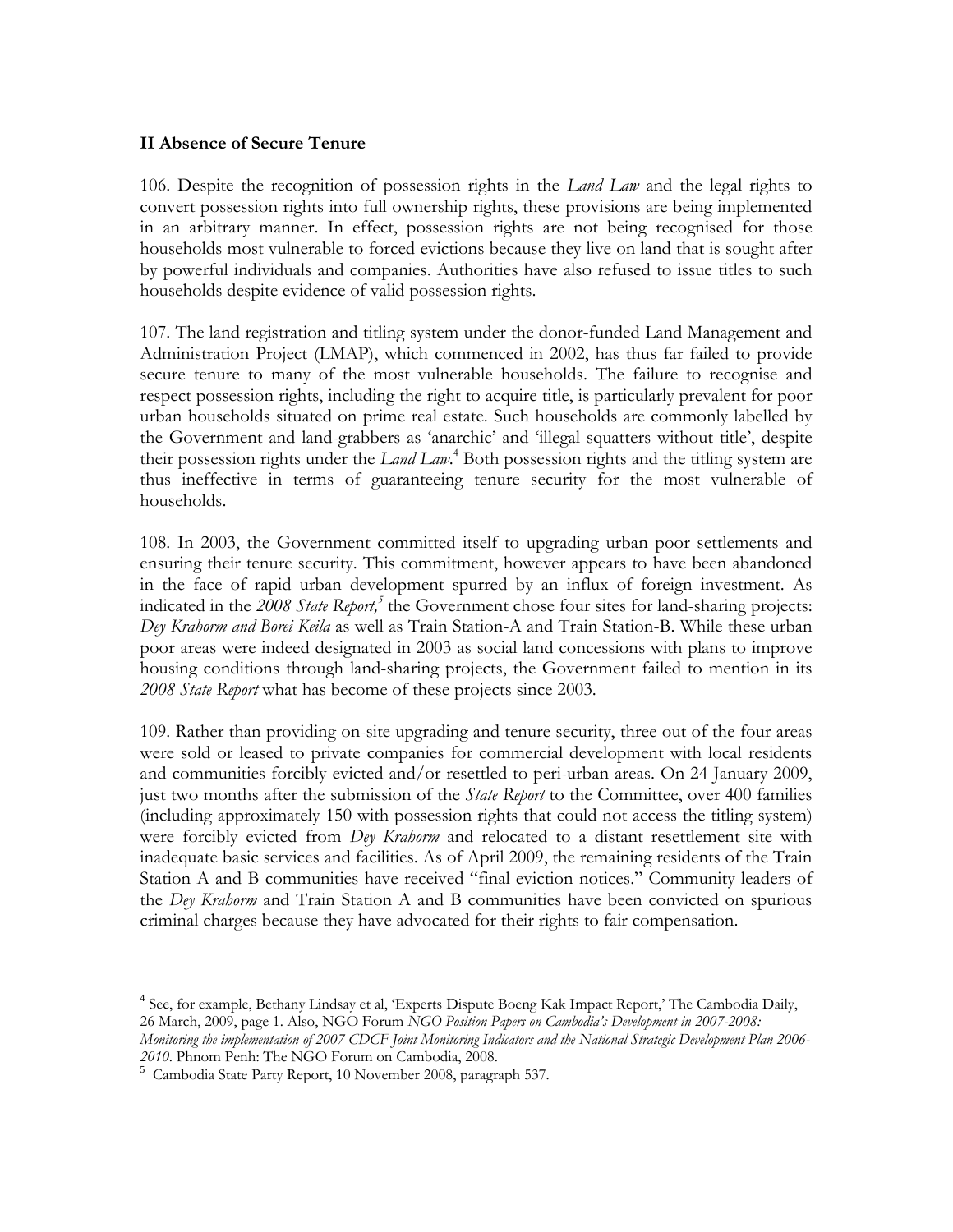110. Of the four urban poor communities mentioned above, only the *Borei Keila* land-sharing project has gone forward. While this was a positive development in some respects, namely because long-term renters were among the beneficiaries, the *Borei Keila* land-sharing project was marred by corruption and poor planning. Scores of families have been left "off the list" to receive housing and hundreds of families live in deplorable temporary shelters on the site's construction zone as they wait for their flats to be constructed.

111. The Government has also failed to uphold the legal protections for indigenous communities in the *Land Law* and has illegally granted economic land concessions and mining licences over indigenous land. This has led to the displacement of communities and has hindered their access to forests traditionally used as a source for food and other basic needs.

## **III. Forced Evictions**

l

112. The absence of security of tenure, in the context of endemic corruption and a rapid influx of foreign investment and economic development, has resulted in a land rights crisis in Cambodia. At least 150,000 Cambodians currently live under the threat of forced eviction, including approximately 70,000 in *Phnom Penh*. 6

113. The rate and scale of land-grabbing and forced evictions has increased in recent years. In *Phnom Penh*, between 1990 and 1996 3,100 families were displaced, between 1997-2003 9,200 families were displaced, and between 2004-2008 14,300 families were displaced. In total approximately 133,000 *Phnom Penh* residents, or eleven percent of the city's population of 1.2 million, have been evicted since 1990.<sup>7</sup> While precise nationwide figures are difficult to ascertain, the rate of forced evictions appears to have increased in conjunction with the granting of concessions over vast tracts of land to private investors. Rural landlessness, often caused by forced evictions, rose from 13 percent in 1997 to between 20 and 25 percent in  $2007$ .<sup>8</sup>

114. The causes of evictions include the granting of economic land concessions (ELCs), extractive industry licenses/concessions, infrastructure development, so-called "city beautification", private development projects, including tourist industry development, and land speculation.

115. The instigators of forced evictions throughout the country include well-connected private individuals, domestic and foreign companies, and Government authorities including the Royal Cambodian Armed Forces (RCAF). The Government is not only failing in its

<sup>6</sup> Amnesty International, *Rights Razed: Forced Evictions in Cambodia,* AI Index: ASA 23/002/2008, February 2008, page 7.

<sup>&</sup>lt;sup>7</sup> Sahmakum Tean Tnaut, Report prepared for UNOHCHR (unpublished), 2008.<br><sup>8</sup> World Bank, *Cambodia - Halving Poverty by 2015 - Poverty Assessment 2006*, prepared for the Consultative Group Meeting by the World Bank, February 2006 [On line]:

http://www.worldbank.org/external/default/WDSContentServer/WDSP/IB/2006/02/22/000012009\_20060 222102151/Rendered/PDF/352130REV0pdf.pdf., page 85. ; and World Bank East Asia and the Pacific Region, Sharing Growth: Equity and Development in Cambodia Equity Report 2007, Report No. 39809-

KH, June 4, 2007, [On line]: http://siteresources.worldbank.org/INTCAMBODIA/Resources/293755- 1181597206916/Full-Report-E&D.pdf.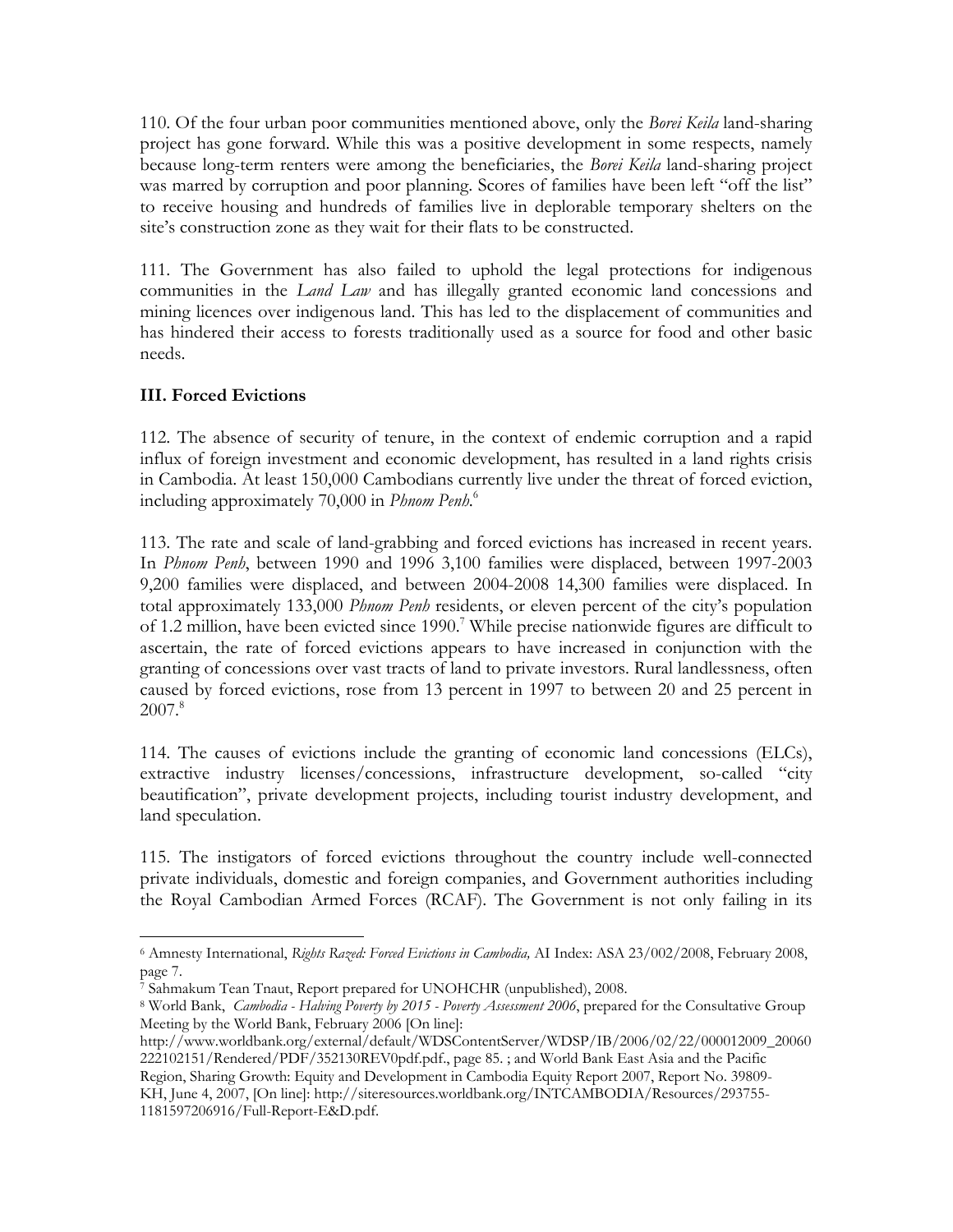obligations to protect civilians against forced evictions but Government authorities are often actively involved in illegal land-grabbing.

116. The Government claims in its *2008 State Party Report* that forced evictions are carried out only when necessary in the public interest; that evictees are provided with fair and just compensation in advance;<sup>9</sup> and that those evicted are provided with financial support or rehoused in development areas with full access to necessary public services and amenities.<sup>10</sup> The reality completely contradicts the Government's claims. In fact, Cambodia is consistently failing to meet the international human rights law requirements as set out in the General Comment No. 7. Evictions are carried out in the absence of exceptional circumstances, and very often for private developments or land speculation for private profit. Feasible alternatives to eviction are not explored. Those affected by evictions have had no opportunity for genuine participation and consultation beforehand – rather, "take it or leave it" offers are made, in the form of monetary compensation or resettlement, which are consistently inadequate and well below the market value of people's house and/or land.

117. Information about the eviction or the purpose for which the land will be used is generally scant or non-existent. While eviction notices are issued in some cases, these often do not correlate with the actual date that the eviction is carried out. In other cases, communities hear about the pending eviction through other sources such as the media or NGOs. In many cases no concrete plans for the site appears to exist, and so various conflicting and erroneous information is given about what the site will be used for. In cases of private land disputes, eviction notices are frequently issued by local and provincial authorities on behalf of powerful parties to the dispute, despite a requirement in the *Land Law* that a court order be issued prior to an eviction in such cases.<sup>11</sup>

118. Evictions are often carried out violently by police, military police and with the use of private armed forces, despite prohibitions under the *Land Law*. 12 In cases in which government officials are present, their role does not appear to be to provide protection to the community and ensure the avoidance of violence. Forced evictions frequently begin in the middle of the night or the early hours of the morning.

119. Those affected by evictions are often made homeless and landless. In rural areas, families are deprived of farming land for their livelihood as well as shelter. In urban areas, people are either evicted without any form of compensation, or are offered inadequate cash payments and/or woefully inadequate resettlement on the outskirts of the city without access to basic services and facilities.

## **IV. Forced Evictions, Housing Rights Defenders and the Courts**

120. The absence of an independent uncorrupted judicial system has meant that effective legal remedies for victims of forced evictions are unattainable. Instigators and perpetrators of forced evictions consistently act with impunity. Rather than upholding the rule of law and

l 9 Cambodia State Party Report, 10 November 2008, paragraphs 513, 516, 518, 528, 529. 10 Cambodia State Party Report, 10 November 2008, paragraph 534. 11 Royal Government of Cambodia, Land Law 2001, Article 35.

<sup>12</sup> Royal Government of Cambodia, Land Law 2001, Article 253 and 254.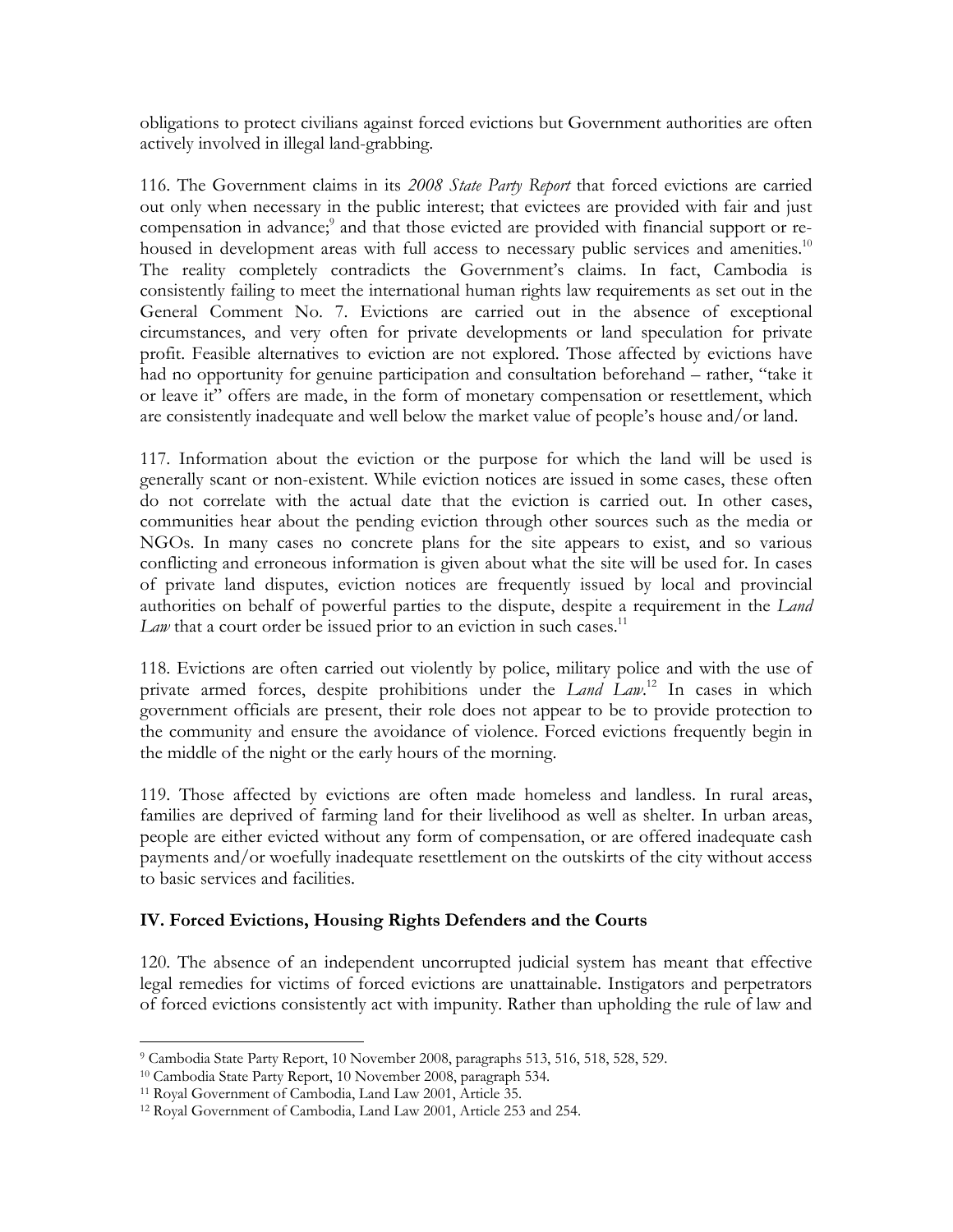punishing violators, the court system has instead been used as a tool by land-grabbers, including Government authorities, private companies and powerful individuals to legitimize forced evictions and falsely prosecute housing rights defenders.

121. In its Report, the State claims that it has supported all NGOs and associations in furthering the "rights and freedom of the people" and that "there is no reason for the Royal government to compress and constrain the citizen's rights and freedom".<sup>13</sup> In stark contradiction to this claim, in recent years there has been a reduction in the democratic space available to oppose land-grabbing and forced evictions. While attacks and threats against human rights defenders in Cambodia are generally increasing, intimidation and persecution of land and housing rights activists now constitutes the largest category of such attacks documented by civil society organisations. One of the most worrying emerging trends involves the abuse of the Cambodian court system to press unwarranted criminal charges against housing rights defenders.

# **V. Conclusion**

121. The absence of secure tenure and resulting forced evictions represent clear violations of Article 11 of the *Covenant* with respect to the right to adequate housing by the Cambodian Government. The absence of a comprehensive legislative framework and the failure of other mechanisms to guarantee tenure security, including an independent and effective court system, constitute a failure of the Government to fulfill its Covenant obligations. The arbitrary and often violent evictions that occur in the absence of suitable procedural protections such as genuine consultation, the provision of adequate compensation and the opportunity for legal remedies, constitute a violation of the immediate duty to prevent illegal forced evictions. Furthermore, the Government is failing in its obligation to protect against forced evictions by third parties, including private individuals and companies. The poor conditions at resettlement sites constitute a failure by the Government to fulfill minimum core obligations of the components of the right to adequate housing for those subject to resettlement.

## **VI. Recommendations**

## **The Government of Cambodia should:**

- 1. Incorporate all aspects of the right to adequate housing as set out inter alia in General Comment No 4 (1991) on the right to adequate housing and General Comment No 7 No (1997) on forced evictions into domestic law.
- 2. End the illegal practice of forced evictions and implement a moratorium on all evictions until there is a human rights compliant regulatory framework, including a mechanism to monitor implementation and ensure accountability. The regulatory framework should ensure that development projects that will result in displacement and other adverse consequences are only implemented where they are genuinely in the public interest and after feasible alternatives to displacement are fully explored, based on meaningful consultations with affected groups.

l 13 Cambodia State Party Report, 10 November 2008, paragraph 187.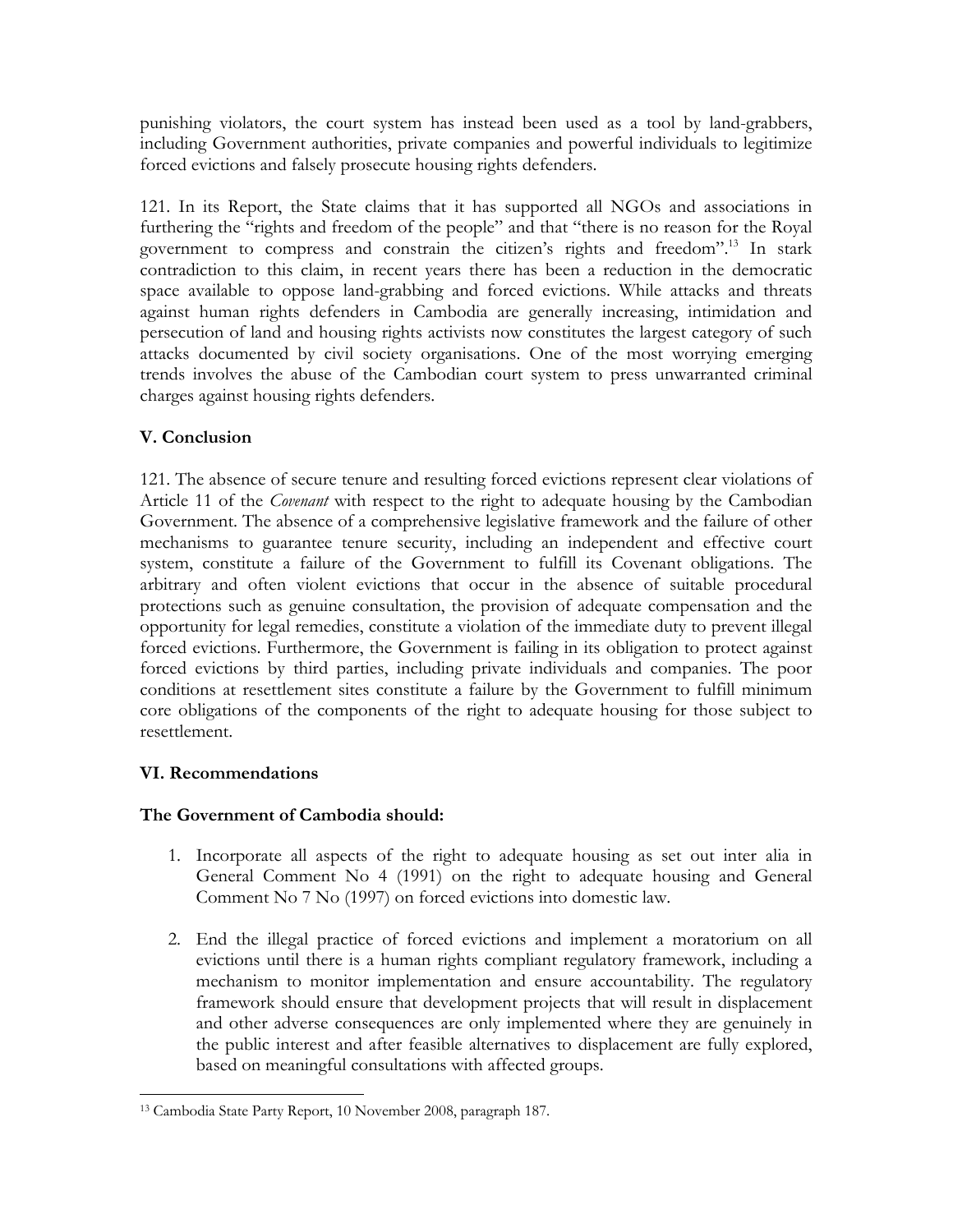- 3. Ensure that persons that will be evicted from their houses and land, or will otherwise be adversely affected by development projects, are offered adequate compensation and resettlement options in accordance with guidelines adopted by the Committee in its General Comment No. 7 (1997) on forced evictions. The Government should ensure that resettlement sites are located in suitable areas, close to employment opportunities, and that all households have access to adequate housing, including basic services (including drinking water, electricity, washing, sanitation and waste disposal services) and facilities (including schools, health care centers and transportation), at the time resettlement takes place.
- 4. Ensure that there are effective, fair and timely legal remedies for victims of housing, land and natural resource rights violations. Moreover the Government should end impunity for those implicated in violations of these rights, including government and military officials and private individuals and companies.
- 5. Guarantee legal security of tenure to all households, including those in informal settlements, communal or cooperative arrangements and renters. The Government should adopt and implement a National Housing Policy, without further delay, which actualizes the Government's 2003 commitment to upgrading urban poor settlements and ensuring their tenure security.
- 6. Guarantee that, in accordance with the *Land Law (2001),* all legal possessors have equal access to the titling system, irrespective of their background, social status, wealth or the neighbourhood they live in. Any denial of title must be justified by the law and legitimate reasons must be provided to the applicant. The Government should ensure that the land registration system targets vulnerable households and communities (in particular, households in disputed areas and areas targeted for development, urban poor households, households at resettlement sites and indigenous communities) as a priority, in order to ensure their land tenure security.
- 7. Take steps to ensure that the legal and regulatory framework on land concessions, including the mitigation of adverse impacts to local communities, is made consistent with the Covenant and is effectively implemented. The Government should suspend all land, tourist industry and mining concessions, in particular:
	- a. in areas populated by indigenous communities until it can guarantee their secure land tenure through *inter alia* registration of their land according to the Land Law (2001), and
	- b. in or near protected areas and protected forests until land classification, registration and zoning is fully implemented and the *Protected Area Law (2008)* is properly applied.
- 8. Take urgent steps to protect defenders of economic, social and cultural rights, including by adopting the principles of the *United Nations Declaration on Human Rights Defenders (1998)* and ensuring human rights defenders are not made subject to false prosecutions or other acts of intimidation and pressure.

#### **The bilateral and multilateral donors providing support to the land and natural resources sector should:**